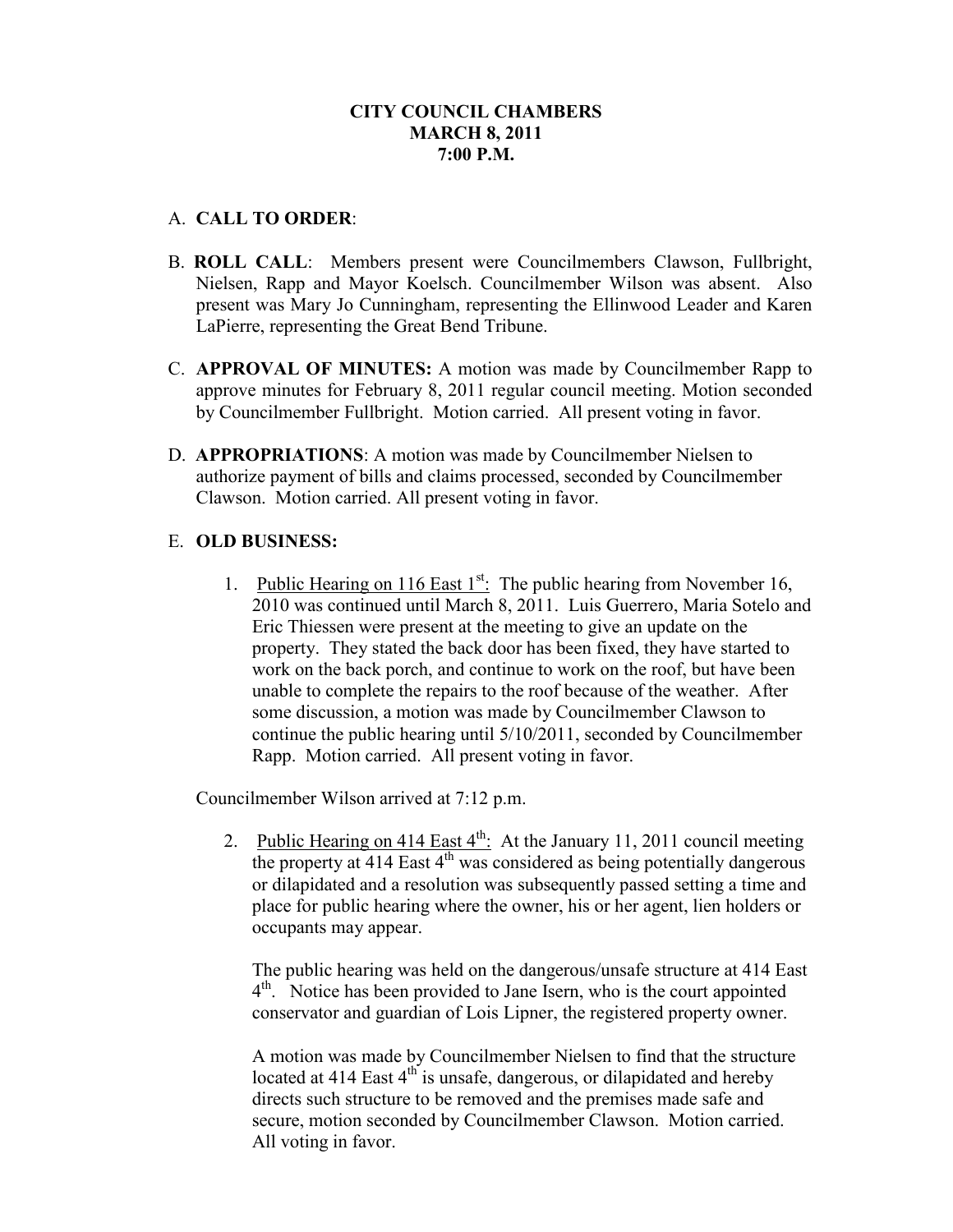A motion was made by Councilmember Nielsen to adopt Resolution No. 30811, directing the structure at 414 East  $4<sup>th</sup>$  to be removed and the premises made safe and secure and setting abatement to commence fifteen (15) days from the date of publication with completion within thirty (30) days. Motion seconded by Councilmember Clawson. Motion carried. All voting in favor.

F. **VISITORS**: Luis Guerrero, Maria Sotelo, Eric Thiessen, Karen LaPierre, Justin Lear, Greg Maxwell, Chris Komarek, Craig Robl, Ken Lebbin, Mark McQuade, Mary Jo Cunningham, Ben Jacobs, Monte Doll, Christy Tustin, Marcia Westhoff, Jim Armatys and Tony Schmitt.

# G. **NEW BUSINESS**:

- 1. Service Award: A service award was presented to Tony Schmitt for his 10 years of service to the Fire Department.
- 2. Request by U.S.D. 355 regarding Bus Garage: Ben Jacobs and Mark McQuade representing U.S.D. 355 were present at the meeting to request the City to allow the school district to purchase city owned property on East Santa Fe for the construction of a bus garage. U.S.D. 355 is planning to construct a 50' x 140' steel structure with 16 ft sidewalls to house 6 bays with the potential of expansion to the south. Council expressed concern about selling this piece of property due to the location and the possibility of economic development opportunities. After much discussion no action was taken on the request.
- 3. Presentation by U.S.D. 355 Regarding Golf Practice Area: Presented to the council was a letter from Greg Maxwell, Ellinwood High School golf coach, requesting permission to continue using the airport for golf practice. Greg Maxwell and Monte Doll, athletic director were present at the meeting to address questions or concerns. Also present were Ken Lebbin, and Craig Robl, airport tenants. Mr. Lebbin and Mr. Robl expressed their concerns about golf balls and possible damage to their aircrafts. After some discussion, no action was taken on the request.
- 4. Presentation by Golden Belt Community Foundation: Christy Tustin, Marcia Westhoff and Jim Armatys representing the Golden Belt Community Foundation were present to give information about the services provided by the Foundation.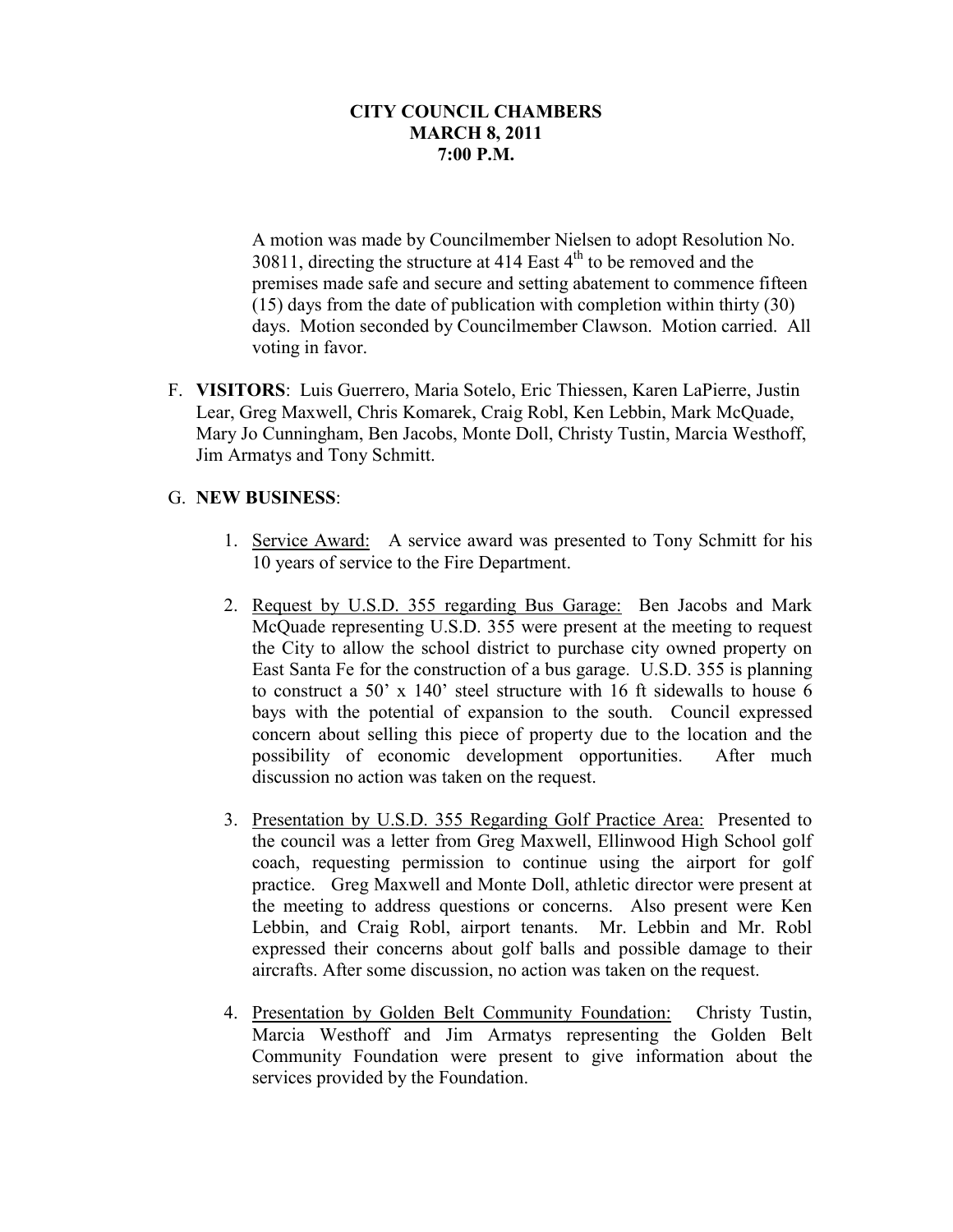5. General Liability, Property, and Casualty Insurance Renewal: The City's general liability, property and casualty, and worker's compensation insurance is up for renewal. This years's premium is \$98,067 compared to \$104,558 for last year.

A motion was made by Councilmember Fullbright to accept the general liability, property and casualty, and worker's compensation insurance renewal as presented, motion seconded by Councilmember Rapp. Motion carried. All voting in favor.

6. Appointment to KMEA Board of Directors: Each year the City has to renew appointments to the Kansas Municipal Energy Agency Board of Directors. Robert Peter and Dave Lloyd currently serve as Directors and Mayor Koelsch is the alternate. Dave Lloyd and Mayor Koelsch's appointment were for two year terms which will expire April 30, 2012. Therefore, Director #1 needs to be appointed.

A motion was made by Councilmember Wilson to appoint Robert Peter, Director #1, seconded by Councilmember Nielsen. Motion carried. All voting in favor.

- 7. Review of Special Purpose Vehicle Registration Fee: The City's Special Purpose Vehicle Ordinance No 2009-10, including golf carts and work utility vehicles, currently require an annual licensing fee of \$5.00 and annual proof of insurance requirement. After some discussion, a motion was made by Councilmember Nielsen to amend the ordinance to require a one-time registration fee of \$5.00 and a one-time proof of insurance requirement at the time of registration for each golf cart. If the owner sells the registered cart or obtains a new one, a new registration must be obtained and new proof of insurance must be provided. Motion seconded by Councilmember Clawson. Motion carried. All voting in favor.
- 8. Executive Session: An executive session is requested for discussion of non-elected personnel. A motion was made by Councilmember Rapp to adjourn into executive session for 15 (fifteen) minutes for discussion of non-elected personnel and that the council meeting will reconvene in the council chambers. Councilmember Fullbright seconded the motion. Motion carried. All voting in favor. The governing body recessed into executive session at 9:15 p.m.

Meeting reconvened into regular session at 9:30 p.m. No action taken.